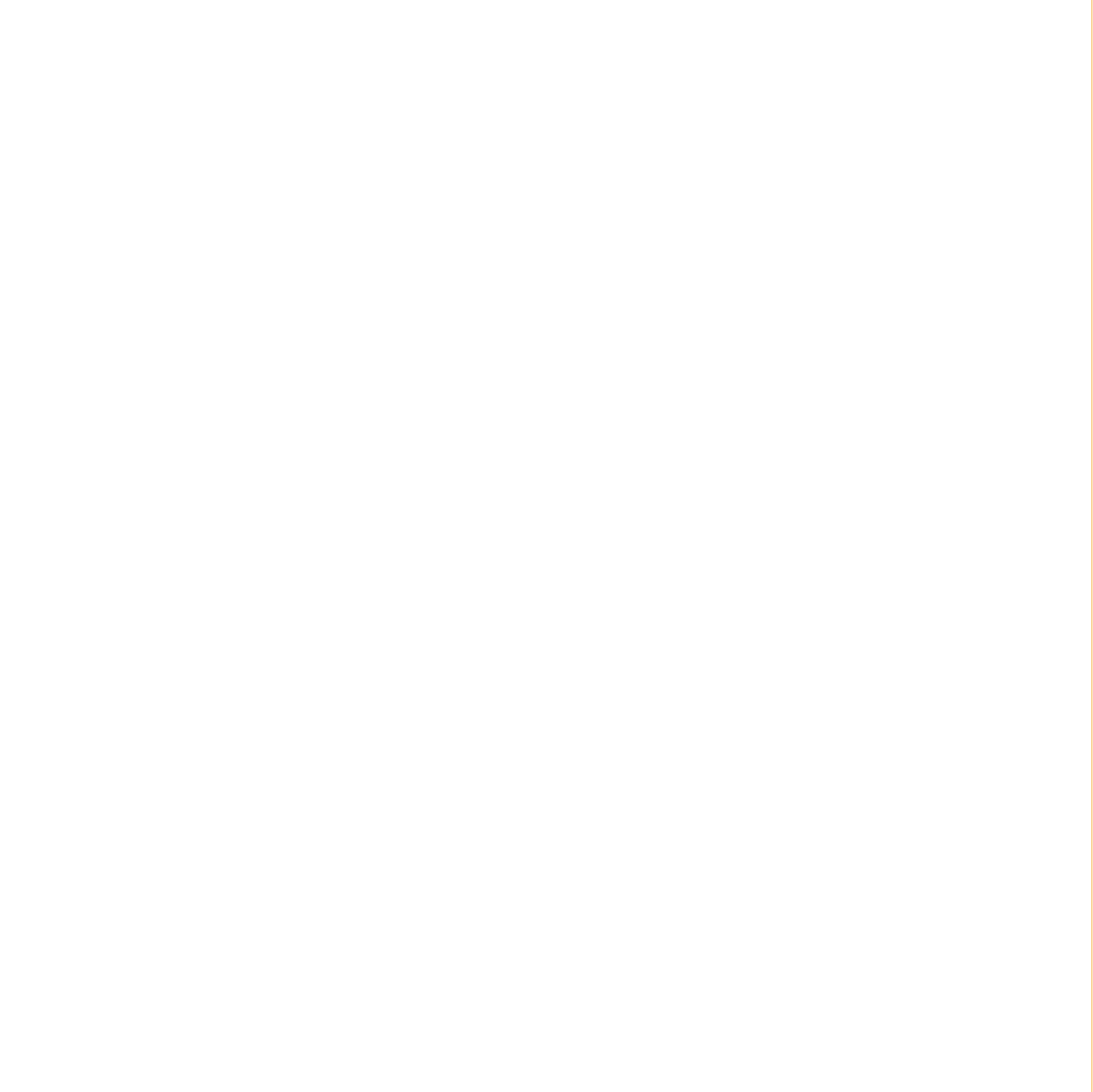### **The Keys to Life Development Fund**

In 2015, the Scottish Government funded fourteen innovative projects that aimed to make a positive difference in the lives of people with learning disabilities. They wanted to know what new ideas worked, and which successful ideas could be replicated elsewhere. This document is a practical guide for anyone interested in replicating one of these projects. It tells you what the projects did, their outcomes, how much they cost, and what steps are crucial to their success.

These projects were funded under the Hate Crime theme of The keys to life Development Fund. If you would like to find out more information about hate crime and third party reporting then please visit scld.org.uk and search for 'commissioned reports'.

## **Hate Crime Projects**

There were two projects funded under the Hate Crime theme. The table below shows the organisation, the project and the contact details for the organisation should you wish to find out any more information from the project directly.

| <b>Organisation   Project</b> | <b>Name</b>    | <b>Contact name   Email address</b> |                                   |
|-------------------------------|----------------|-------------------------------------|-----------------------------------|
| l I Am Me<br>Scotland         | <b>Cinebus</b> | Carol Burt                          | iammeproject@yahoo.co.uk          |
| The Advocacy<br>Project       | Report         | Support to   Ann Lafferty           | ann@theadvocacyproject.org.<br>uk |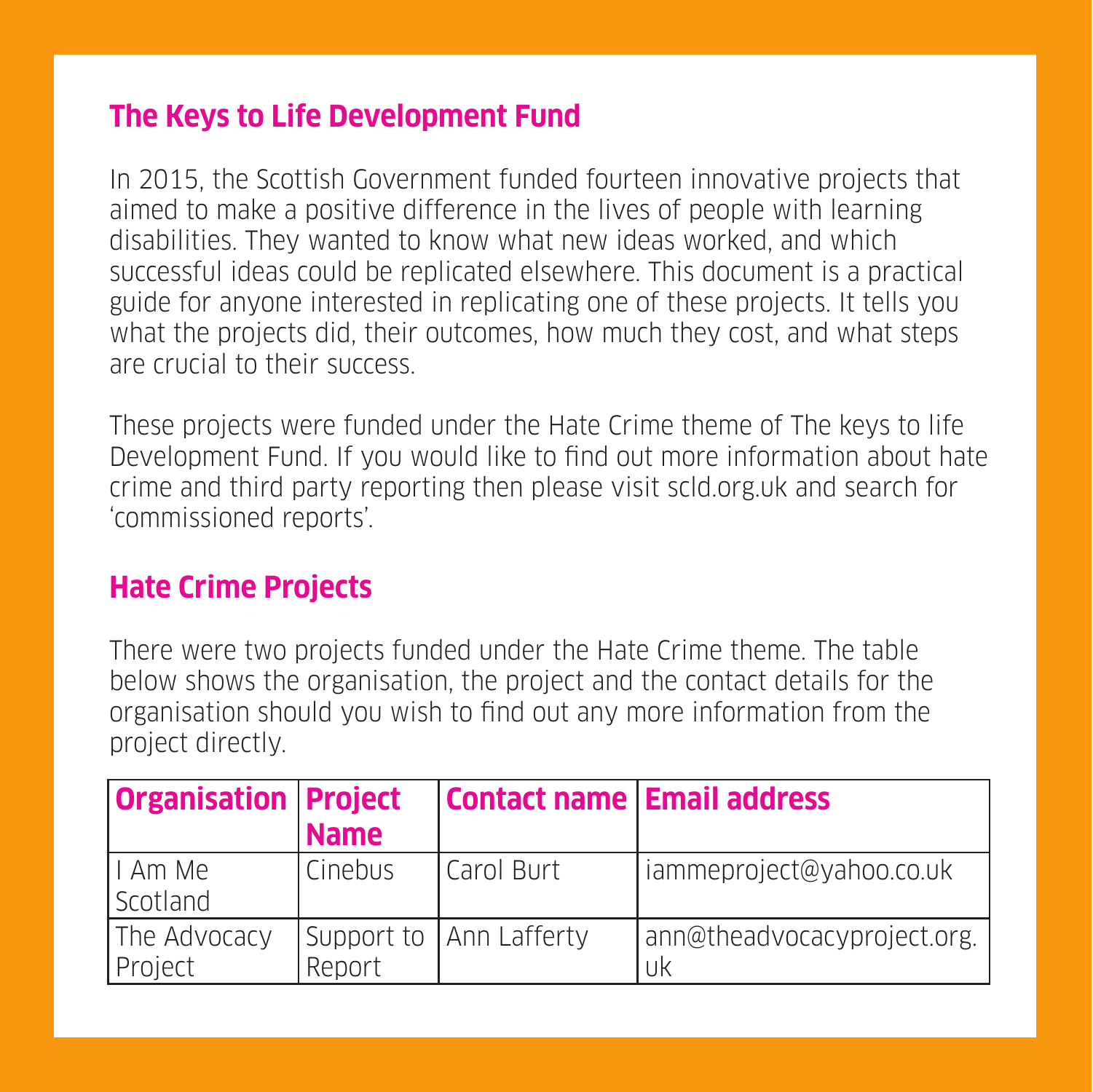## **The Advocacy Project**

#### **Support to report**

The Advocacy Project is a human rights based organisation that supports people to have their voices heard and be empowered to be involved in decisions that affect their lives. Their issue-based advocacy services are free and confidential and they are independent of social work, NHS and other agencies.

## **What the project did**

The Advocacy Project recruited a collective advocacy group from their existing service user base and organisation networks. This was made up of people with learning disabilities from across Glasgow, East Renfrewshire, North Lanarkshire and South Lanarkshire who are passionate about this subject, who brought their own personal experiences to influence the group and its message to other stakeholders.

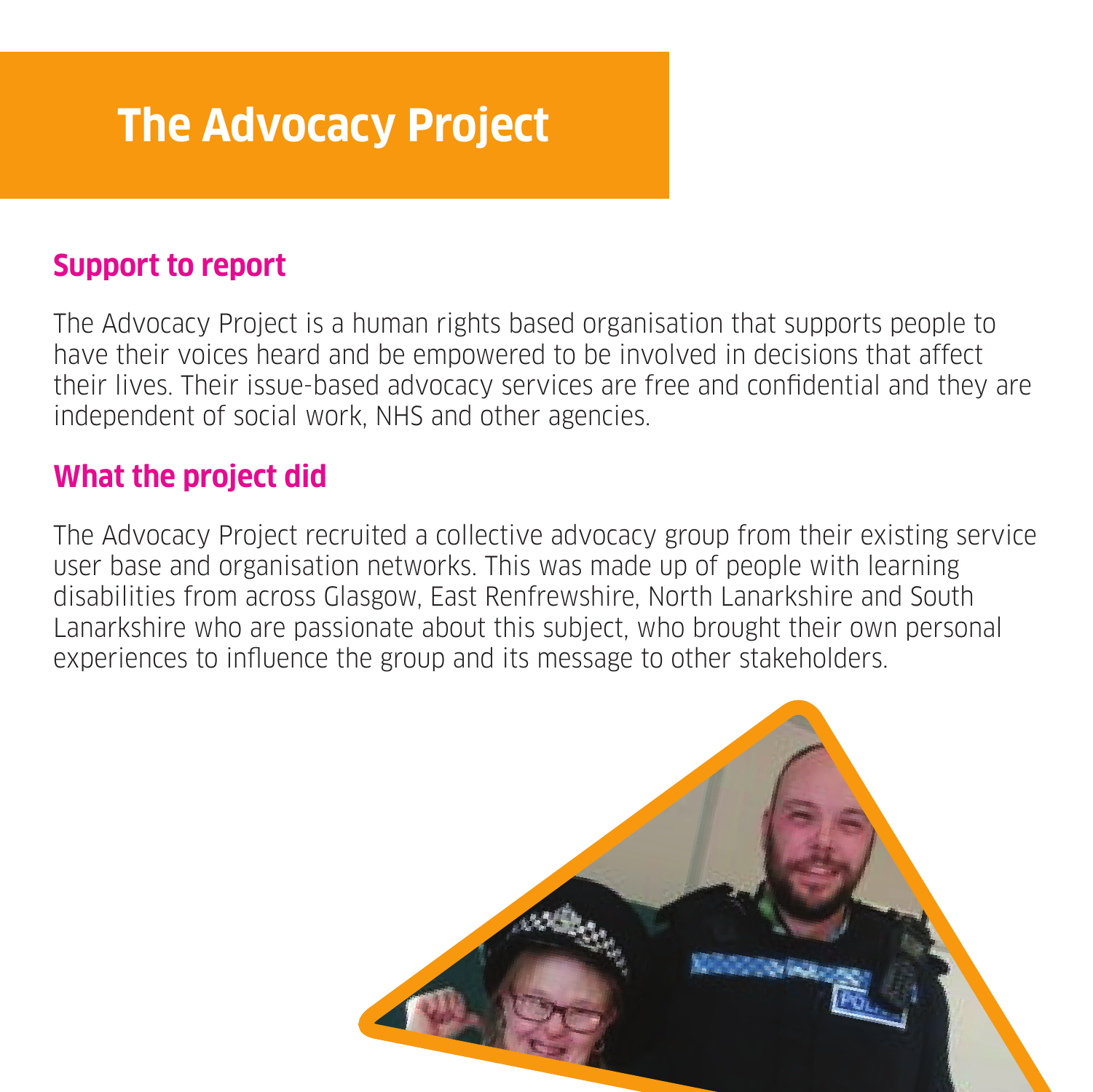In addition to this they:

- Hosted workshops, in partnership with Police Scotland, about disability hate crime and Third Party Reporting Centres (TPRCs)
- Trained collective advocacy group members to deliver training/awareness raising sessions to TPRCs
- Approached TPRCs in the Greater Glasgow and Lanarkshire areas
- Facilitated collective advocacy group engagement with TPRCs.

The Support to Report groups then built on their experience of delivering presentations to Third Party Reporting Centres. They developed two further workshops: one aimed at people with learning disabilities and carers and one aimed at support staff. These workshops included film and interactive elements and covered:

- Disability Hate Crime Awareness
- Under reporting
- Different options available to individuals to report hate crime
- Supporting to report
- Thinking about communication
- Peer support.

Group members also received Third Party Reporting training from Police Scotland and Keep Safe Ambassador training from I Am Me (another The keys to life Development Fund project).

> **"Nobody should get bullied no matter who they are. Everybody is the same and I think this is a great way to raise awareness about bullying."**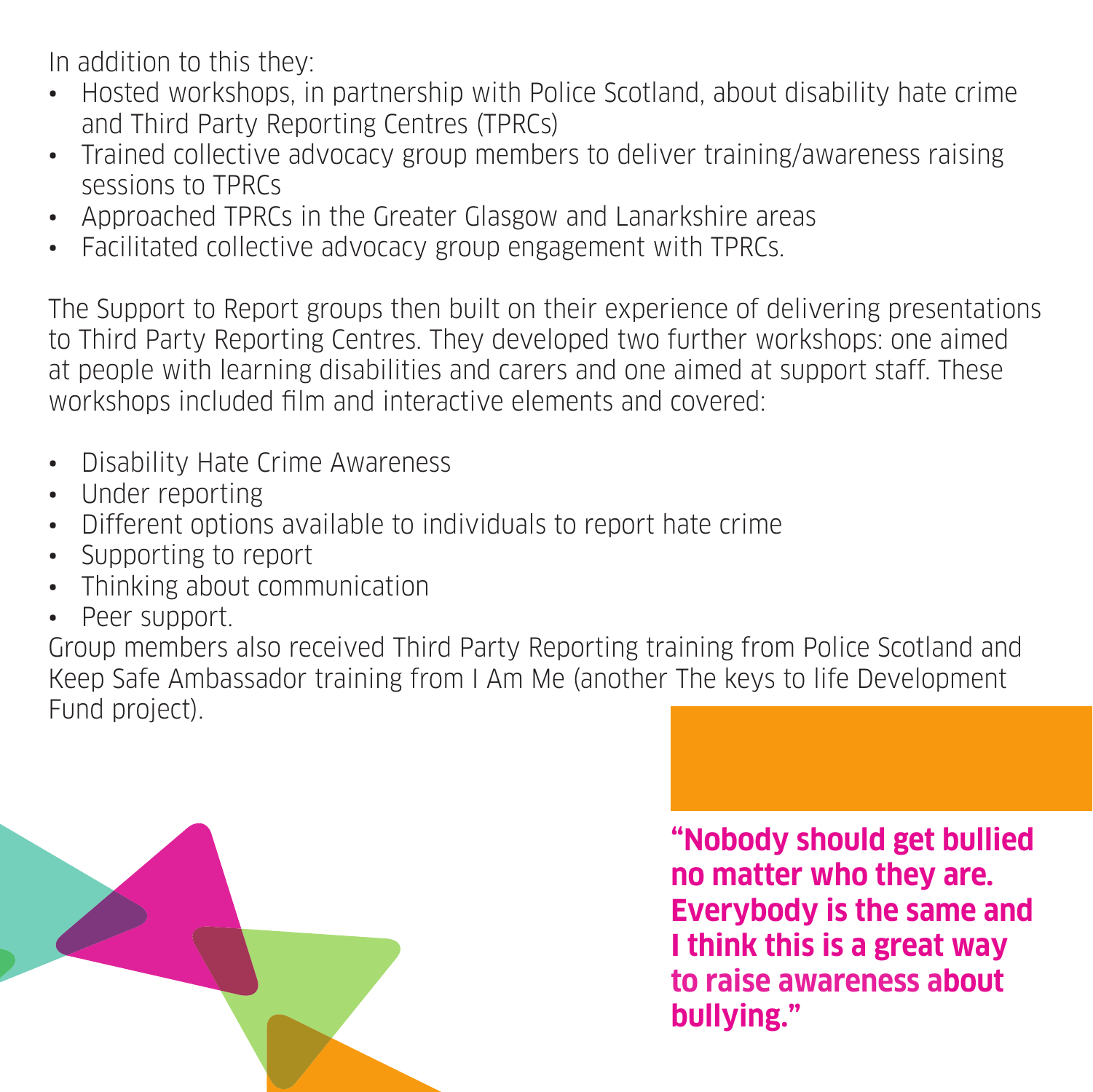## **Outcomes from the project**

The outcomes achieved by The Advocacy Project in the first phase of the project were:

- People with learning disabilities felt more confident and able to engage with TPRCs in order to develop effective interventions to tackle hate crime
- Awareness of disability hate crime was raised, particularly so in organisations who do not deal specifically with issues relating to learning disability
- People with learning disabilities were socially connected in their communities
- People with learning disabilities learned new skills and were in control of putting forward their own views and reducing barriers to inclusion by informing others of steps that need to be taken
- Police Scotland worked directly with people with learning disabilities to reduce stigma and enhance knowledge
- TPRCs received a degree of scrutiny on practice and were encouraged to be proactive in supporting people to report hate crime.

### **"Awareness of how small actions can have a huge effect on the person concerned."**

The outcomes achieved by The Advocacy Project in the second phase of the project were:

- Staff who support people with learning disabilities feel more confident in encouraging and supporting the reporting of hate crime
- Service users and carers have increased awareness of what is a disability hate crime and various options available to them to report it
- Group members are able to support the reporting of hate crime in their role as ambassadors
- People with learning disabilities are more socially connected in their communities
- People with learning disabilities have learned new skills and new knowledge which has increased their confidence in reporting hate crime, putting forward their views and reducing barriers to inclusion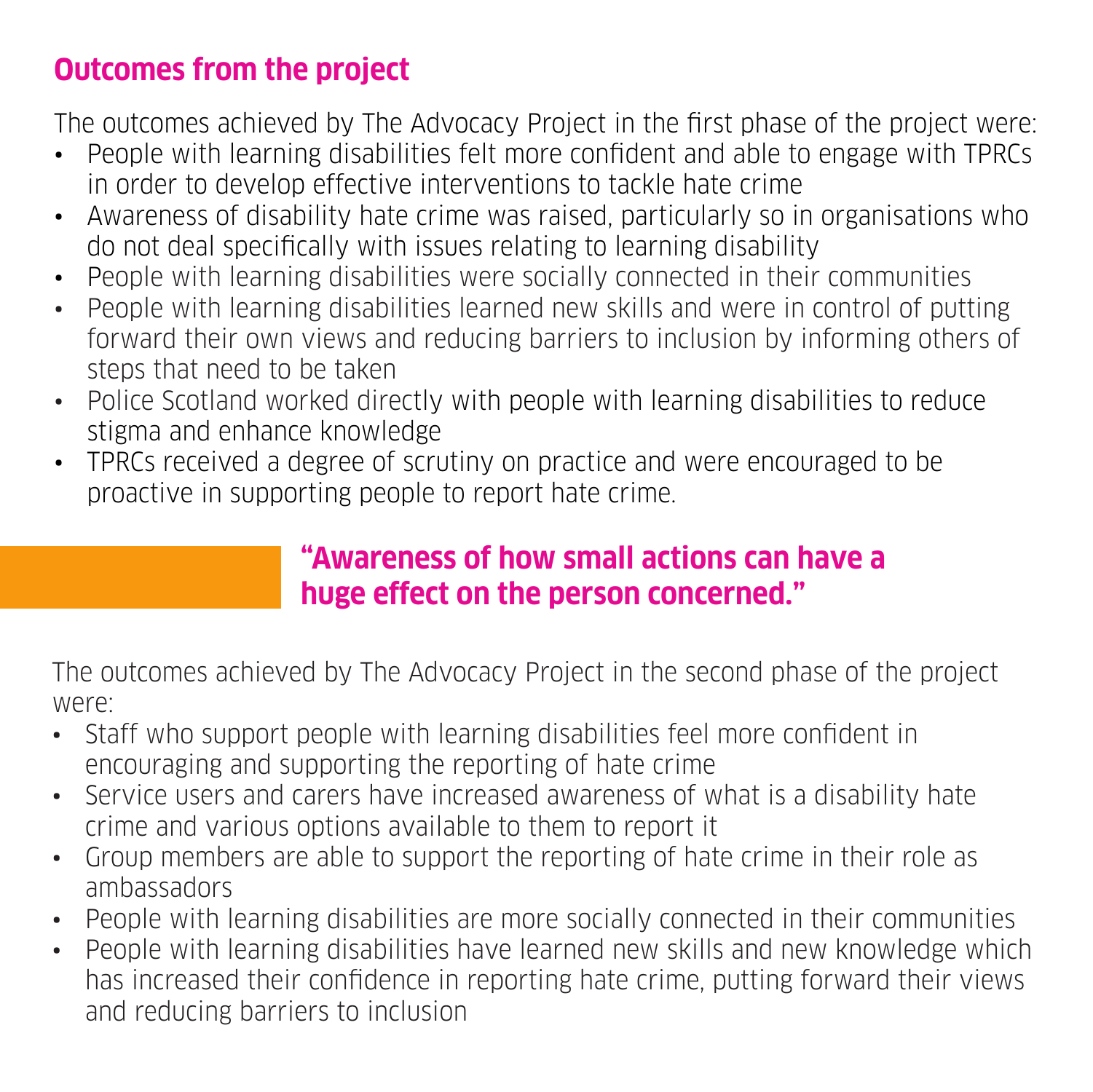- Police Scotland will be working more directly with people with learning disabilities, enhancing their knowledge of the needs of people with learning disabilities and reducing stigma
- Increased awareness of the under reporting of Disability Hate Crime
- Encouragement to report hate crime for all involved in the learning disability community.

## **What did the project need to succeed?**

Partnership working was essential to the very origins of this project; there was contact between Police Scotland and The Advocacy Project prior to the application for funding and this continued as the project took shape. As the project unfolded a partnership with I Am Me developed as well.

The group was well structured and everybody was involved in a meaningful way, which means there was no tokenism in the group. Additionally the group came into the office early for meetings and had lunch with staff members and this helped engender a sense of community within the group.

**"I didn't know that hate crime could be reported. I am now aware and feel confident in supporting someone to report."**

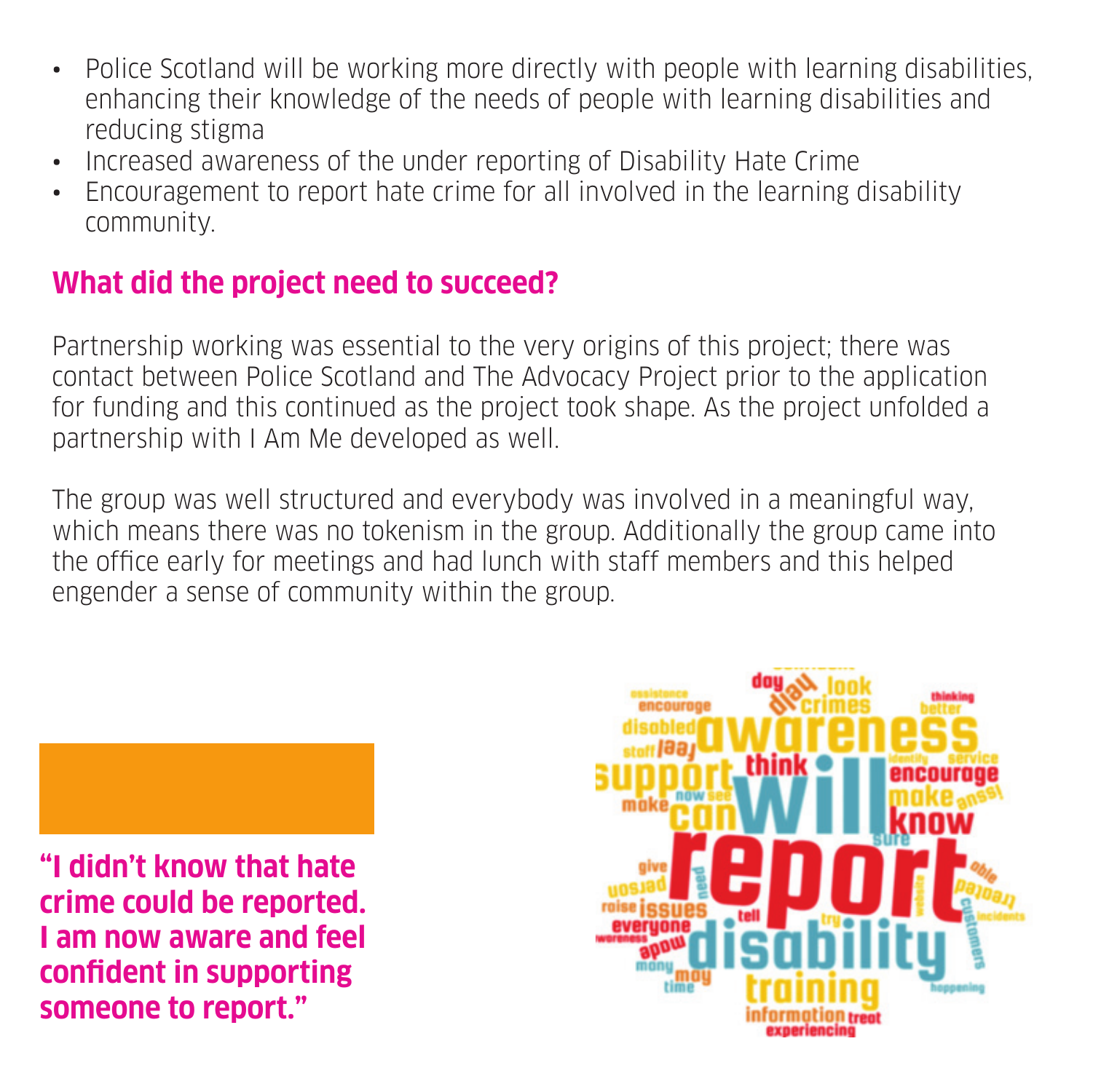## **What would they change if they did it again?**

The project suffered from staffing issues for some time and would have preferred to have some additional staff help throughout the project, especially in dealing with the administration of the project.

A greater knowledge of the inefficiency of Third Party Reporting Centres before the project began would have been helpful.

One member of staff has ended up using their car to drive people to meetings, which has not always been the most efficient use of resources or time. However this has helped with the group bonding.

### **Top five recommendations for running a similar project**

- **1.** Make sure you have dynamic partnerships. The Advocacy Project had strong links with Police Scotland before this project began and as the project unfolded a partnership with I Am Me developed.
- **2.** A very detailed plan was outlined before they applied for funding. This included the logistics of how and when, projected dates, definite dates and who was available when.
- **3.** Consider the logistics of the geography and the specifics of the people involved. You are then able to help to signpost people to support for other issues.
- **4.** Accessibility needs to be considered from the start of the project; be mindful of how long this can take.
- **5.** Be really clear from the beginning about how you collect your evidence and evaluation. Be clever and find out about what Easy Read evaluation materials are out there and whether you can adapt them.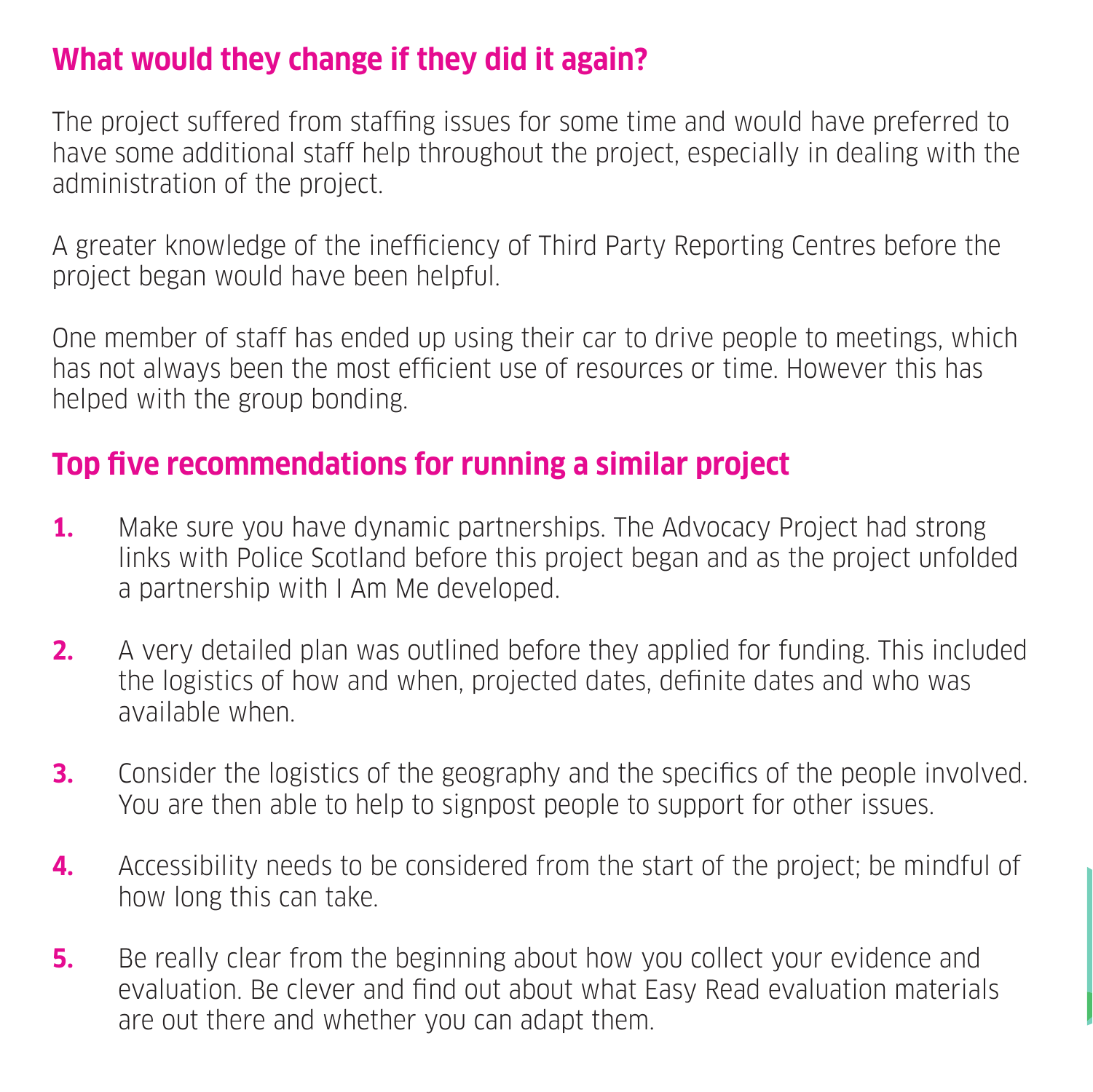## **Financial costs of the project**

A breakdown of the costs of the project is shown in the table below.

The majority of funding was used for staff costs. There was no additional funding used for this project.

|                    | <b>Total spend</b> |
|--------------------|--------------------|
| Capital costs      |                    |
| Office Expenditure | £7,325.00          |
| Staff costs        | £33,849.87         |
| Volunteer costs    | £9,135.00          |
| Other costs        | £3,531.46          |
| Total              | £53,841.33         |

**"I will be more confident in recognising and reporting any hate crime."**

## **How the outcomes were evidenced**

The Advocacy Project completed evaluations of both phases of their project. These can be found at theadvocacyproject.org.uk

From the first phase of the project the majority of those who witnessed the presentation found their awareness of disability hate crime, third party reporting, barriers to reporting hate crime and accessibility issues were now excellent. They also created a video which can be found on theadvocacyproject.org.uk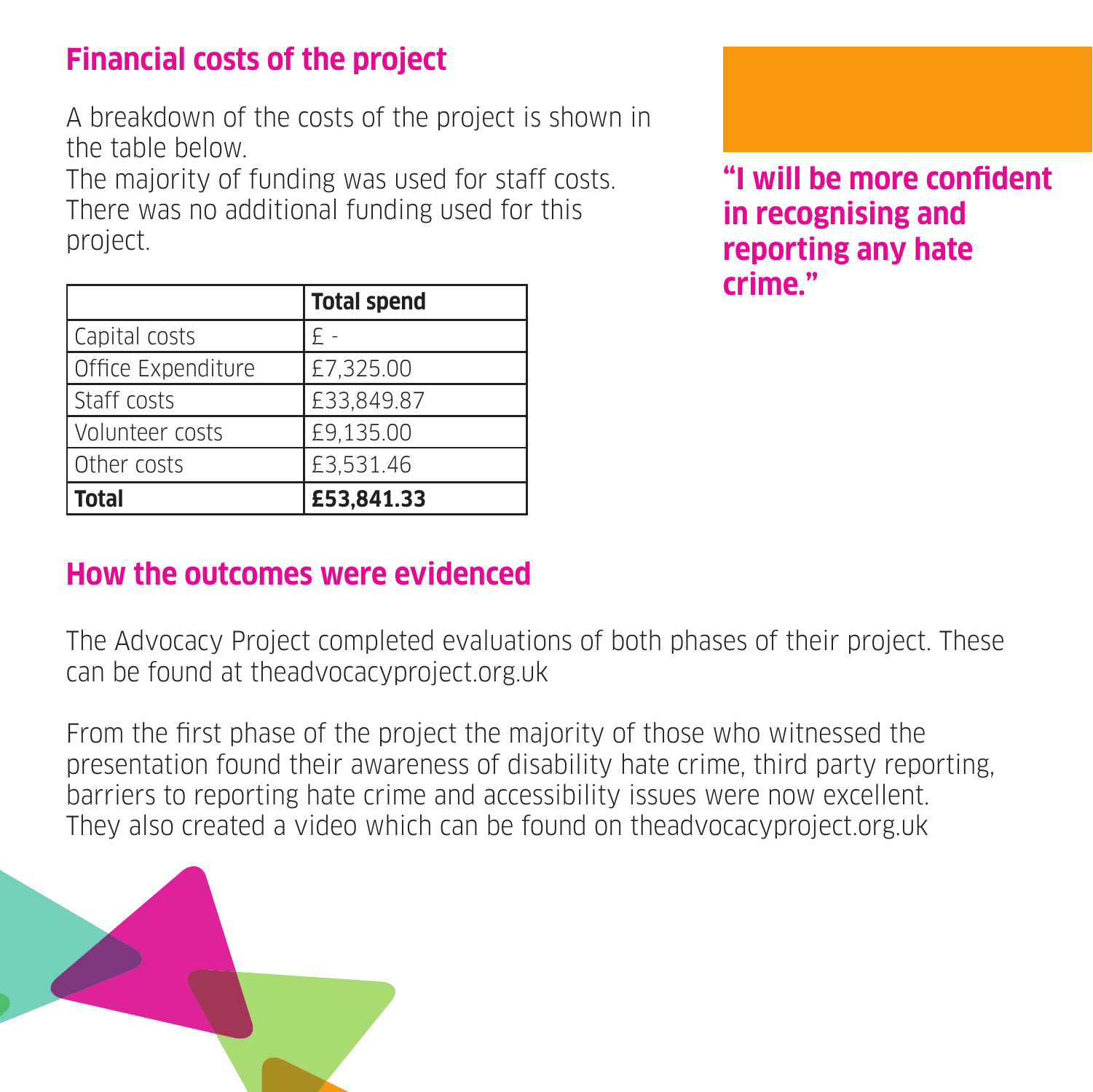



## **Cinebus**

I Am Me are a community-based organisation who aim to raise awareness of disability hate crime and increase reporting of disability hate incidents. Having developed a number of resources, they wanted to make sure that as many people as possible were able to see them and learn from them. **The matter were able to see them and learn <b>"I enjoyed going on the Cinebus** 

**and it made me more aware of disabilities."**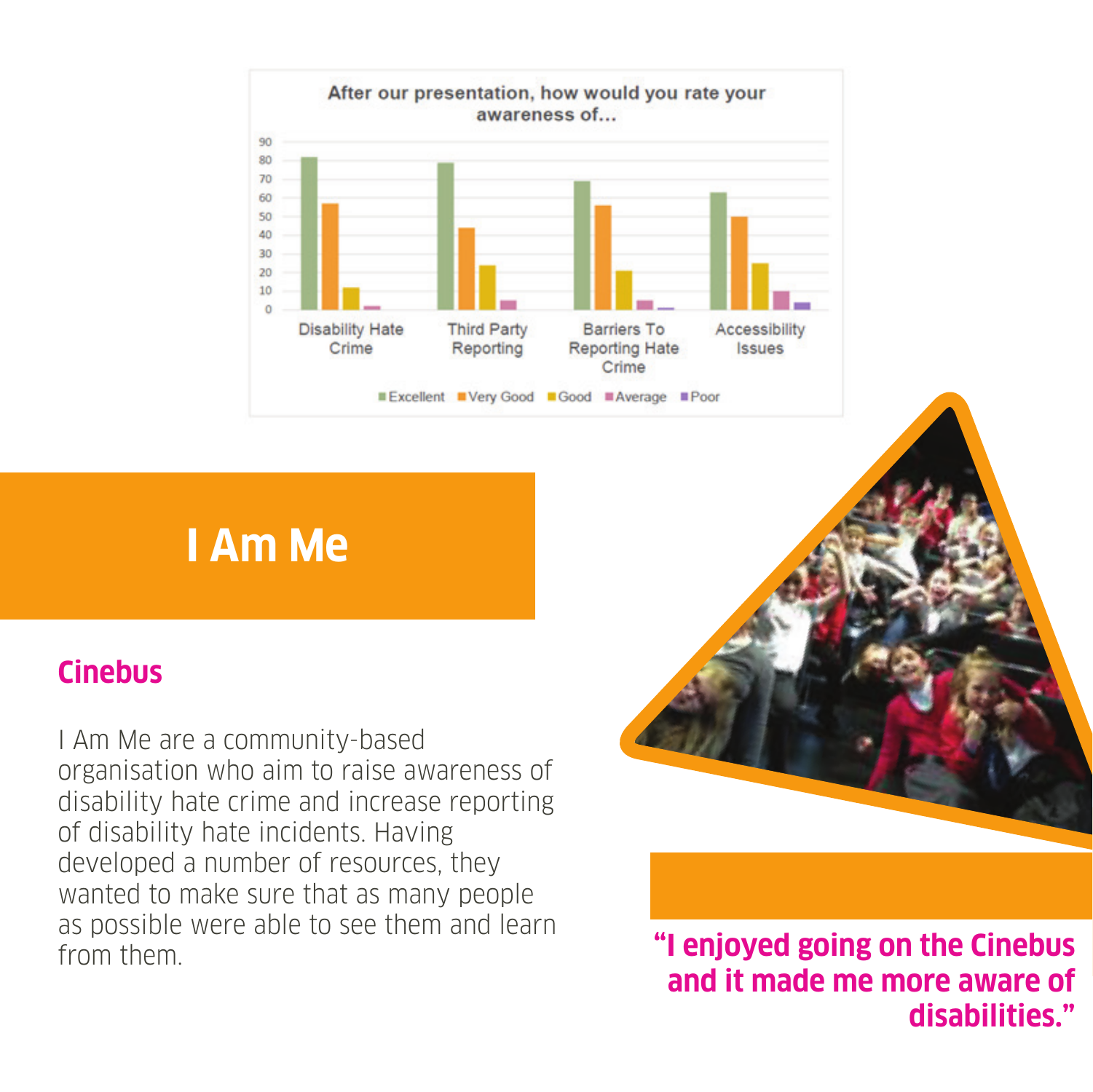## **What the project did**

I Am Me converted an old Stagecoach bus into a mobile cinema. They used the Cinebus to show educational films to young people, disabled people and the wider community. The bus was also used to roll out their Keep Safe initiative.

The bus attended community events across Scotland, disability groups and 49 schools with over 6,808 children participating. Of these, 3,139 feedback sheets were returned from children and 255 from teachers. These schools were predominately in the Renfrewshire area.

### **Outcomes from the project**

The outcomes that the project achieved were:

- Communities are aware of the effects that harassment and abuse of disabled people can have on an individual
- Disabled people can participate in community life, free from the fear of harassment and abuse
- The Cinebus offered members of the community the opportunity to participate in I Am Me film showings and training regardless of personal characteristics or socioeconomic backgrounds.

**"Nobody should get bullied no matter who they are. Everybody is the same and I think this is a great way to raise awareness about bullying."**

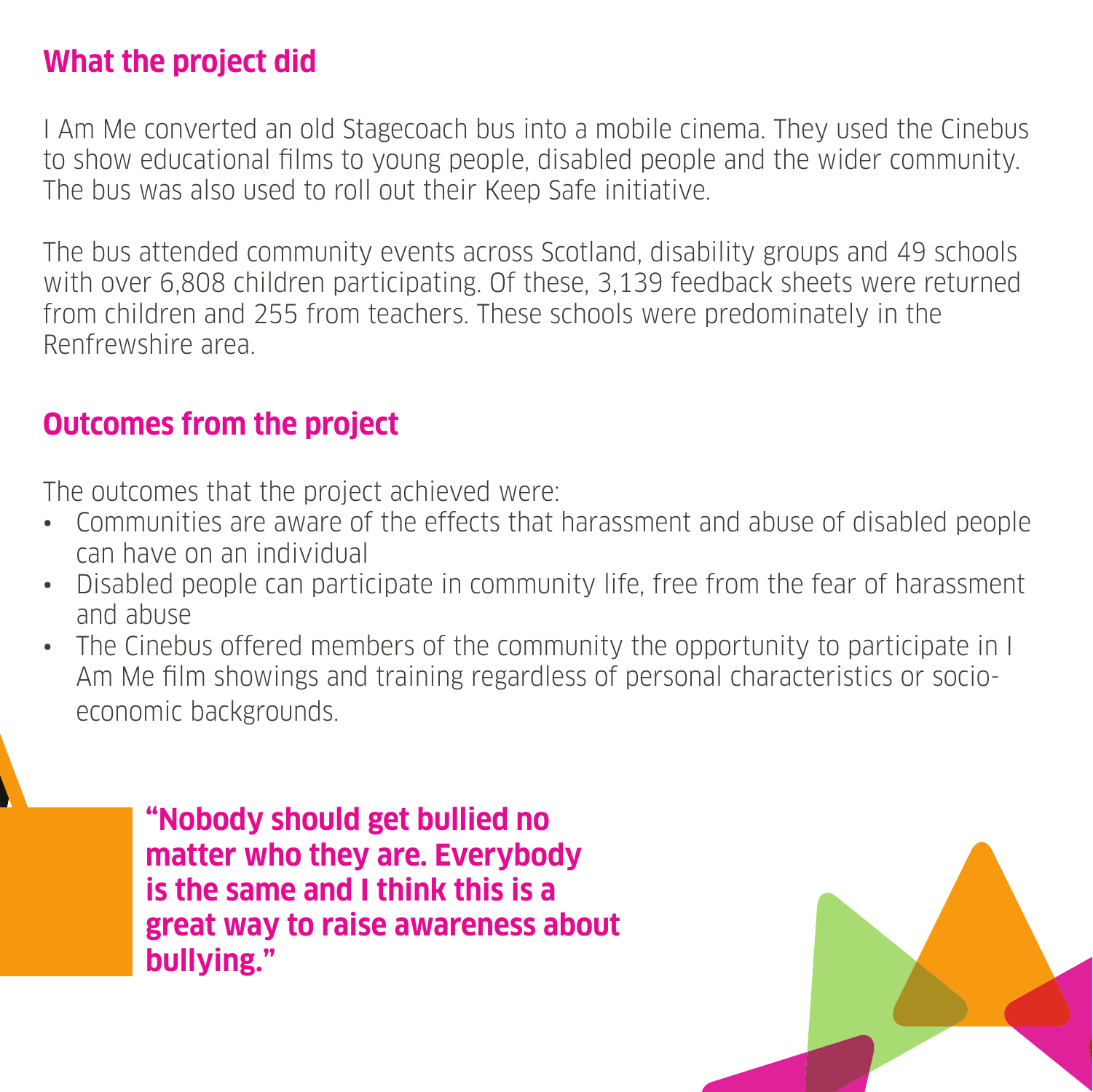## **What did the project need to succeed?**

The project has required strong partnership working with the local authority. The local authority has provided storage, maintenance and servicing for the Cinebus. In addition to the practical support, the project has needed committed and enthusiastic staff who can deliver learning inputs to a continuously high standard.

Planning and project management have been essential to ensure tight budget control, bookings, diary management and risk assessments are all carried out effectively.

## **What would they change if they did it again?**

The delay in funding meant that I Am Me missed their original slot to get the bus converted and this caused some delay for them. In addition to this, the conversion was slightly more expensive than they originally anticipated. They had an intern who left after five weeks of training, which set them back a bit. Furthermore there was a delay in the original intern starting due to Council HR protocols.

After completing the first tour of the bus, I Am Me feel they are now more suitably prepared to plan the administration of a second tour, having now set up programmes, booking systems, invoicing, evaluations and pricing guides.

#### **How the outcomes were evidenced**

They gathered feedback from every session with the bus and have over 3,000 responses from children. In addition, they took photographs and encouraged participants to send them pictures, poems and creative messages about what they had learned.

I Am Me created both an interim evaluation report and a final evaluation report which can be found on jammescotland co.uk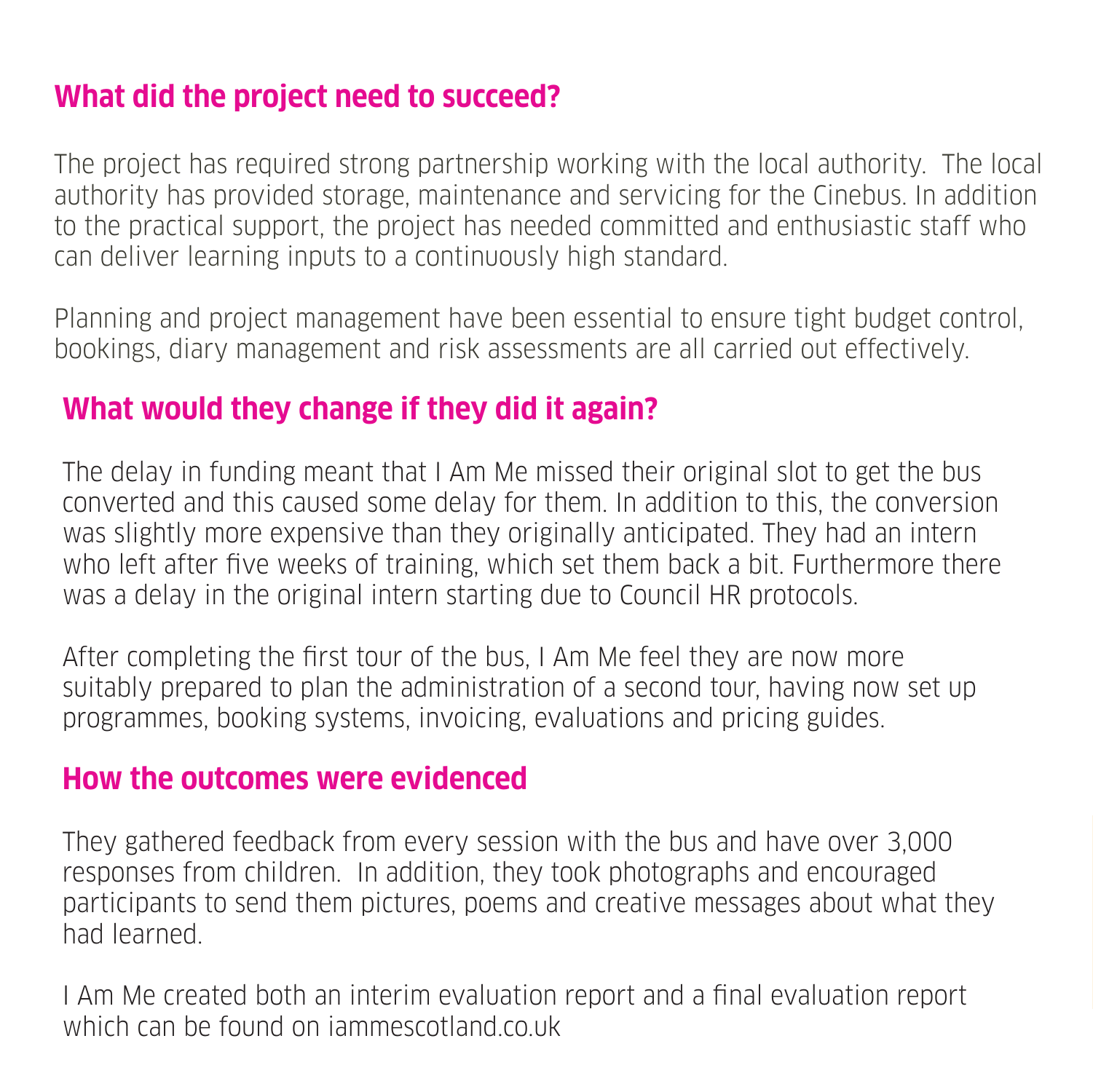The headline figures from the final report were:

- 98% enjoyed the Cinebus
- 92% enjoyed the film
- 92% said the day made them more aware of disabilities
- 99% know that bullying is wrong
- 97% know that it is important to report bullying
- 96% would tell if someone was being bullied because of their disability.

## **Financial costs of the project**

A breakdown of the costs of the project is shown in the table below.

The majority of funding was used for capital costs, namely the fitting out of the bus. There was additional funding used for this project.

|                    | <b>Total spend</b> |
|--------------------|--------------------|
| Capital costs      | £21,504.00         |
| Office Expenditure | £5,118.10          |
| Staff costs        | £17,638.72         |
| Volunteer costs    | £200.00            |
| Other costs        | £4,182.80          |
| <b>Total</b>       | £48,643.62         |

**"What a fantastic learning experience for our pupils. The content was very relevant and interesting. The workshop leaders were superb, fully engaging the class throughout. Thank you so much for such an excellent learning experience."**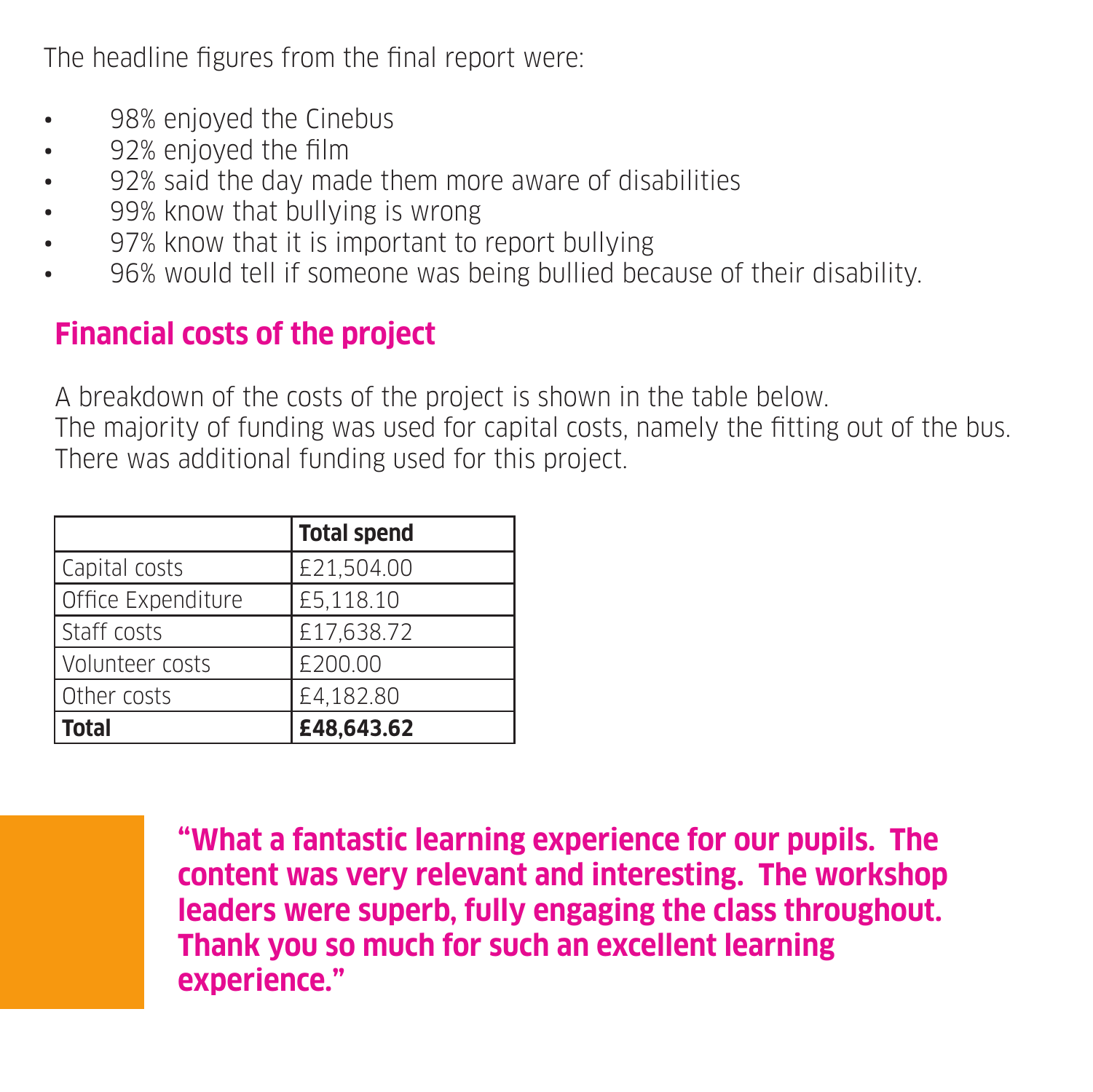## **Top five recommendations for running a similar project**

- **1.** Organise a booking plan for the project period.
- **2.** Ensure all training and risk assessments are carried out before commencing the project and then updated at regular intervals.
- **3.** Work closely with local partners who can provide support for the project.
- **4.** Carry out feedback/evaluations and continually look for ways to improve the project.
- **5.** Look for ways that the project can become more sustainable over the longer term.

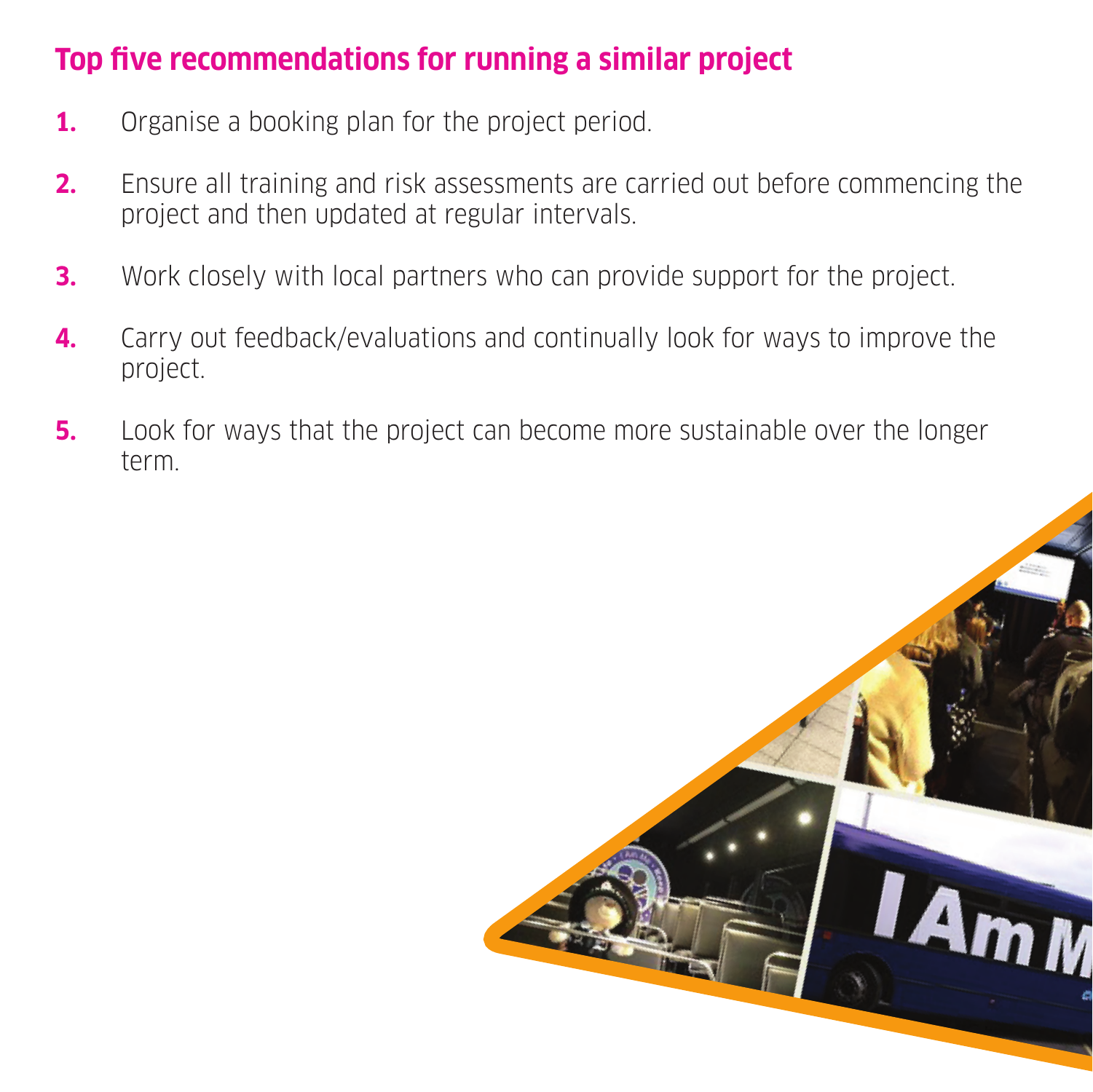